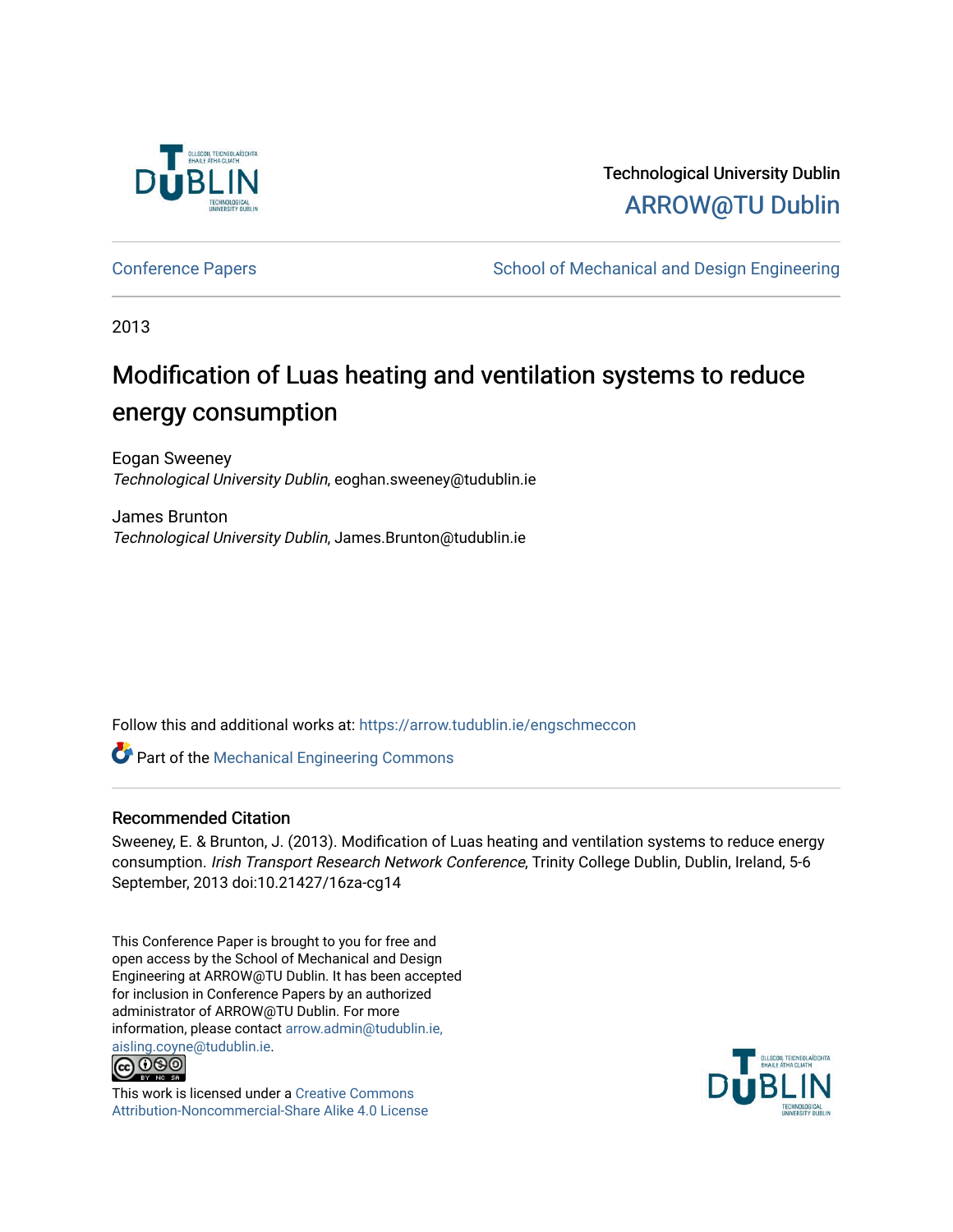# **MODIFICATION OF LUAS HEATING AND VENTILATION SYSTEMS TO REDUCE ENERGY CONSUMPTION**

\*Mr Eoghan Sweeney, Mr James Brunton

School of Mechanical and Transport Engineering, DIT Bolton Street

#### **Abstract**

Luas is a state of the art light rail system operating in Dublin Ireland. Being electrically powered, energy is a major operating cost for Luas. One component of rolling stock identified by this research that consumes a disproportional amount of energy is that of the heating and ventilation systems. The heating and ventilation systems fitted to Luas vehicles consume as much as 60% of total vehicle power, and under certain conditions can consume more than that of the traction motors. This paper explores solutions to reducing the energy consumption of Luas heating and ventilation systems. The identified software modifications and hardware installations proposed by this research have been estimated to save over 1,400,000 kWh, 7% of total Luas energy consumption. Based on the current average industry price of €0.12 per kWh, this saving equates to almost €170,000 per year.

Transport systems are not immune to the economic downturn seen throughout the Europe Union. With decreasing passenger numbers, operators are faced with reduced revenue streams, which could lead to reduced services or possible job losses. To avoid such action, operators must reduce their operating costs adequately. Heating and ventilation systems provide passengers with a controlled, fresh, temperature-regulated air supply to ensure maximum comfort. Light rail systems are arguably one of the most difficult transport modes in which to regulate air temperature and quality, due to their short trip distances with a high number of stops.

Each Luas vehicle has three heating and ventilation units. The total rated power of the three systems is 60 kW, power is supplied by way of 750 V DC direct from the overhead catenary supply. Each unit is controlled by a self-contained control unit where in all eventualities, the system endeavours to achieve a variable interior set point between 14 °C and 20  $^{\circ}$ C. The system is set up to automatically start once the vehicle is prepared (switched on) and will remain on (temperature depending) until the vehicle is de-prepped (switched off).

Testing of the system, recorded a maximum consumption of 60 kWh at an operating temperature of 2 °C. Contrastingly a test conducted at 19 °C the consumption was 3 kWh. Detailed analysis of Luas operations indicates that on average 30% of the time Luas trams are in operation, is not actual passenger service. However the heating and ventilation systems are operational during these periods. Automatically disabling the systems during these non-passenger periods would reduce energy consumption significantly, while not adversely affecting passenger comfort.

To achieve this objective, three modifications have been identified. The first two will automatically disable the heating and ventilation system while operating in periods of nonpassenger service when the vehicle is in traction and while the vehicle is stable in the shunt (end of line). The third modification will reduce the set point profile, the system endeavours to reach. The paper describes in detail the software modifications and hardware installations required to roll out these modifications across the Luas fleet.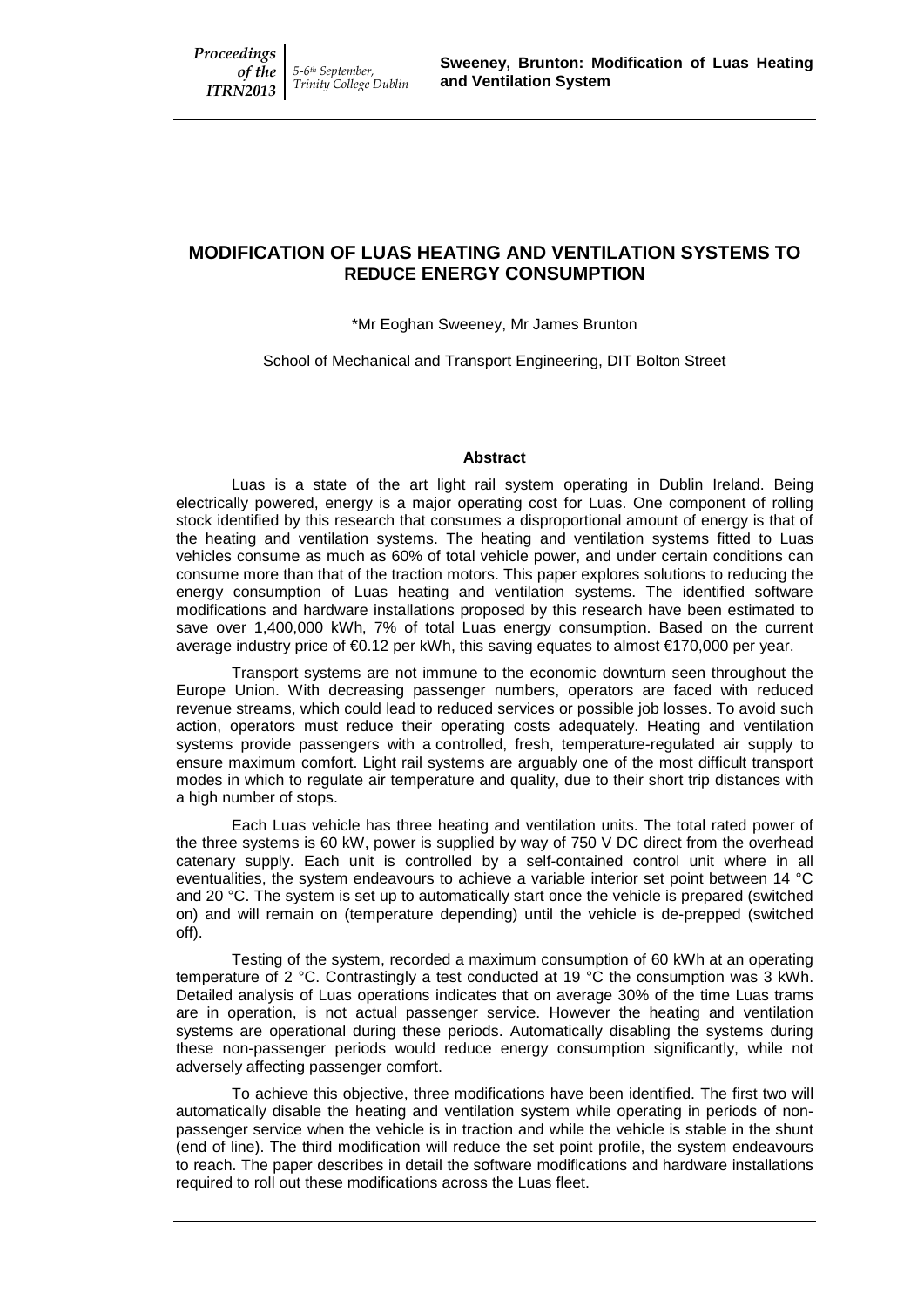# **I. Introduction**

Energy is a significant cost for operators of electrically powered rail systems. One component of rolling stock energy consumption is that of climate control systems. Heating, ventilation and air conditioning systems may consume as much as 60% of the total power of light rail vehicles [1]. Heating, ventilation and air conditioning systems provide passengers with a controlled air supply to ensure maximum comfort. These systems deliver a temperature-regulated air supply to the passenger compartments of the light rail vehicles. Such systems should also provide a fresh airflow, which must comply with the European Standards EN 14750-1 of 2006 for rolling stock [2].

With a recent fall in passenger numbers across the European rail industry, operators are striving to increase passenger satisfaction and comfort to make rail transport a viable alternative to the passenger car [3]. One aspect of passenger satisfaction is thermal comfort within light rail vehicles, determined by the air quality. Haller [4] describes thermal comfort as a perception by passengers that the surrounding air is of ideal temperature, humidity and pressure. Heating ventilation and air conditioning systems are installed to achieve optimal thermal comfort, but come at a cost to transport operators.

#### **II. Modeling**

Light rail vehicles are arguably one of the most difficult transport modes in which to regulate air temperature and quality. These systems are characterized by their short trip distances with a high number of stops. As a consequence, vehicle doors are constantly opening resulting in the passenger compartment air being recycled at regular intervals. Luas operations show the heating and ventilation system, energy consumption being four times its design allowance [5]. The Luas Red Line is a 16.5 km track section. There are 26 stops along the line from Tallaght to the Point stop. Alstom Citadis 401 style vehicles are operated on the Luas Red Line. The vehicles are 40 meters in length and have an occupancy rating of 6 people per meter squared (ppm²) [6]. Each vehicle consists of five passenger compartments M1, NM, CC, NP and M2 as described in figure 1 below.

The passenger compartment has a total area of 81.3  $m<sup>3</sup>$  and a total volume of 179 m<sup>3</sup> [6]. According to research by Neu [7] the estimated air leakage area of Luas passenger compartments is 2144 cm². The average U value (overall heat transfer coefficient) of the glass doors and windows within the passenger compartment is 155.68 (W/m2-K). The average R value (thermal resistance) of the surrounding structure is  $7.28$  (W/m2-K). Comparing these U and R values and the overall insulation envelope of Luas to the values seen in Chow [8], a study of a Hong Kong passenger rail system, the thermal insulation of Luas vehicles is significantly lower. In addition, Luas vehicles stop on average, less than every 3 minutes where the saloon air is almost completely recycled with outside air [9]. As a direct result of this, maintaining the desired interior set point temperature by way of a heating and ventilation system can consume significant amounts of energy and prove inefficient.



Figure 1: Citadis 401 Style Tram Vehicle Layout

With an average temperature range not exceeding 20 °C in Ireland [10], there is no requirement for an air conditioning module on Luas vehicles. Each vehicle has three heating and ventilation systems installed. The units are located on the roof sections of M1, CC and M2 cars. Each heating and ventilation system consist of a self contained unit which houses a fresh air inlet of 1.32 m², a resistor heater eliment, a ventilation fan, temperature sensing probes and a control unit, shown in figure 2. The electric resistor heater eliments have a rated power of 18 kW, power is supplied by way of 750 V DC direct from the overhead catenary supply. The heater elements are controlled by a proportional integral derivative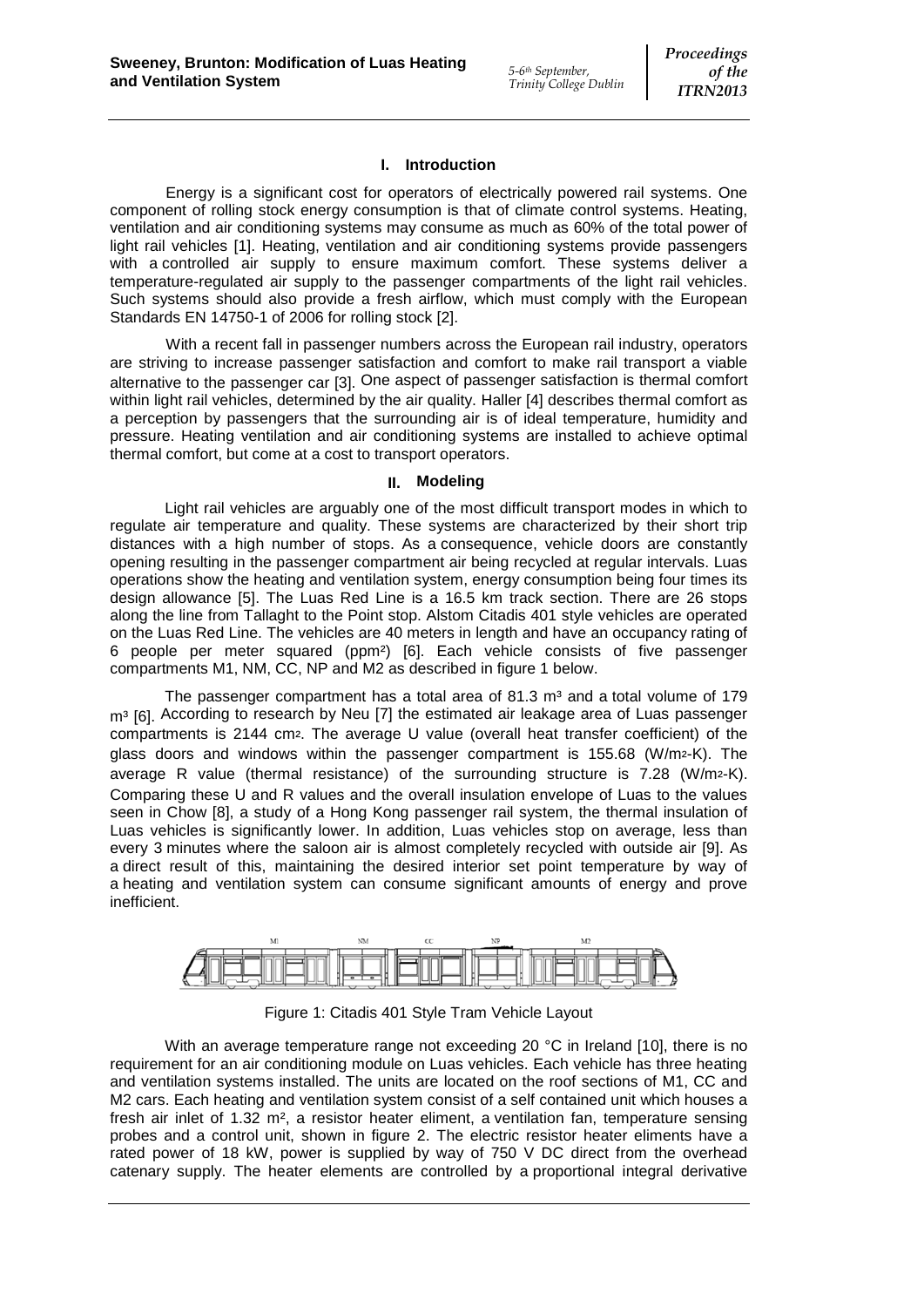*Proceedings of the ITRN2013 5-6th September, Trinity College Dublin*

regulator connected to the internal control unit [11].



Figure 2: Luas Heating and Ventilation Unit

A fan located within the base of the unit provides ventilation. The fan is powered by an asynchronous motor, which has a power output of 510 W at a Rated speed 1400 r/min allowing for a max Airflow of  $3600$  m<sup>3</sup>/h. Both the fresh and recirculated air inlets are controlled by a damper, which has a torque value of 4 Nm and a max opening/closing time of 35 seconds. This damper regulates the flow of both fresh and re-circulated air, and can rotate the ratios between both. Thermostatic temperature probes located, inside the passenger saloon and externally relay temperature signals to the control unit [11]. The heating and ventilation system is controlled by a self-contained control unit. In all eventualities, the system endeavors to achieve a variable interior temperature set point. This set point is determined by a set point formula, which is influenced by the exterior temperature. The set point formula is 20 °C + 0.25 x (STN – 17°C) where STN is the temperature of the fresh air at the inlet [12]. Figure 3 describes the set point profile. The heated air supplied by the system is fed into a main duck located on the roof of the interior passenger compartment [11].



Figure 3: Set Point Profile

There are 3 functional settings to which the system will operate as described in table 1 (STI refers to the interior set point).

| <b>Operation</b> | <b>Temperature</b>                                                              | <b>Flap Position</b>  | <b>Air Flow Rate</b><br>(m3/h) | <b>Fresh Air</b><br>Rate (ms/h) | <b>Recirculated</b><br><b>Air Rate</b><br>(ms/h) |
|------------------|---------------------------------------------------------------------------------|-----------------------|--------------------------------|---------------------------------|--------------------------------------------------|
| Heating          | When STI < Set point - 3 ºC                                                     | Closed                | 3600                           |                                 | 3600                                             |
| Heating          | When Set point - 3 °C < STI < Set point + 3 °C                                  | <b>Partially Open</b> | 3600                           | 900                             | 2700                                             |
| Ventilation      | The heating resistor is switched off and the air fresh<br>linlet is at maximum. | <b>Fully Open</b>     | 3600                           | 3200                            | 400                                              |

Table 1: Heating and Ventilation Operation

#### **III. Consumption Analysis**

Based on the power ratings of the Luas heating and ventilation system components, the maximum consumption per vehicle is 60 kW. However it would be assumed that the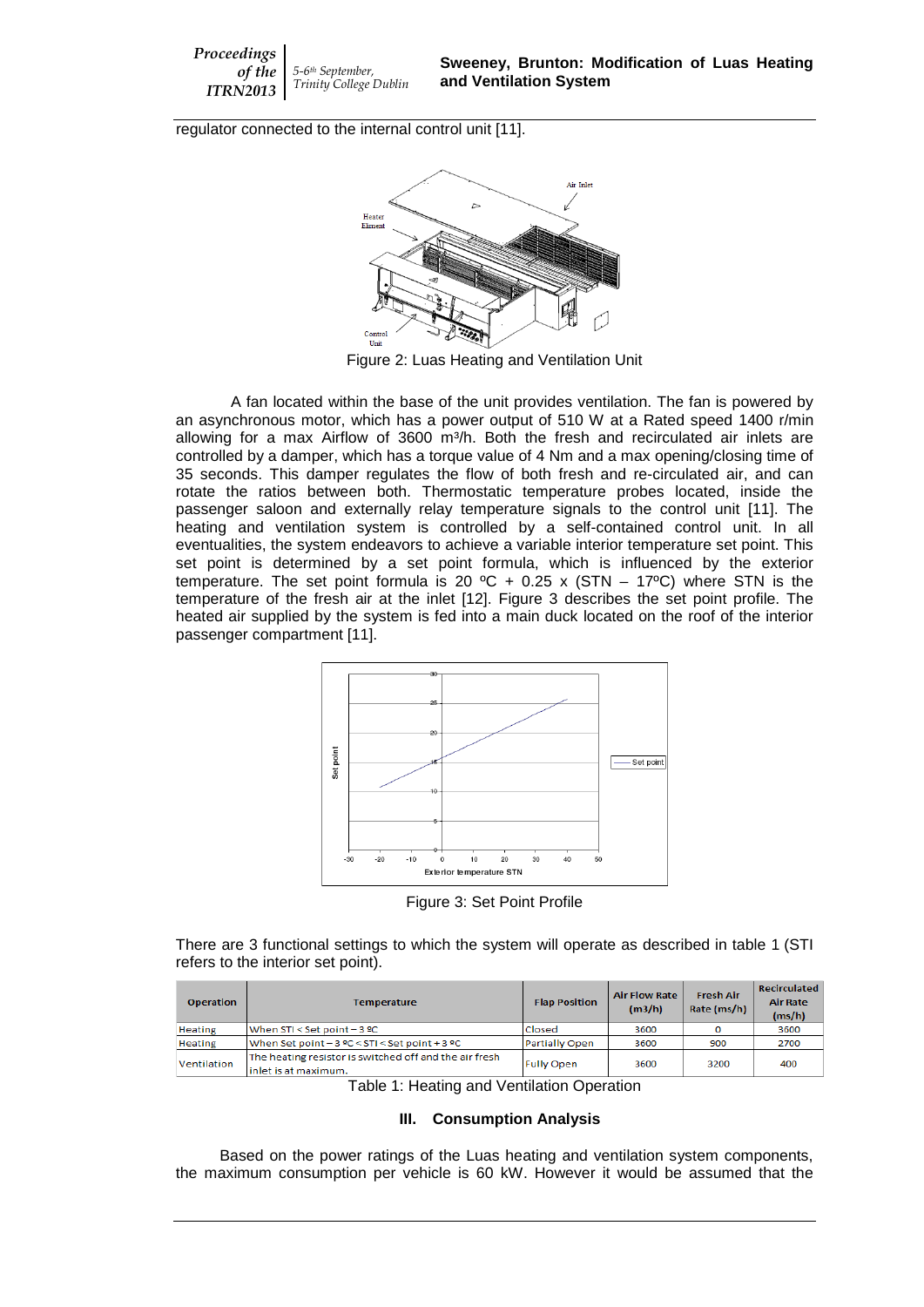actual consumption would be much less than this, especially during summer operations. Tests were performed on the Luas Red Line where, on average an in-service round passenger trip along this route takes 120 minutes [9]. Testing took place during winter and summer months with the temperatures and energy consumption recorded. Table 2 outline some of the results acquired [12].

| <b>Test</b> | Day       | Time of | <b>Duration of</b> | Km travelled | <b>Heater</b>      | <b>Auxiliary</b>   | <b>Temperature</b> | <b>Heater Consumption</b> |
|-------------|-----------|---------|--------------------|--------------|--------------------|--------------------|--------------------|---------------------------|
|             |           | dav     | test (Mins)        | (Km)         | <b>Consumption</b> | <b>Consumption</b> | (OC)               | (kWh/hr)                  |
| Test 1      | Sunday    | 07:14   | 108                | 32.4         | 83                 | 2.8                | 6                  | 46.1                      |
| Test 2      | Mondav    | 09:07   | 121                | 32.4         | 96                 | 2.8                | 9                  | 47.5                      |
| Test 3      | Tuesdav   | 11:17   | 106                | 32.4         | 45                 | 2                  | 11                 | 25                        |
| Test 4      | Wednesday | 13:10   | 113                | 32.4         | 39                 | 1.9                | 12                 | 21.7                      |
| Test 5      | Mondav    | 14:30   | 120                | 32.4         | 46                 |                    | 13                 | 23                        |
| Test 6      | Thursday  | 01:56   | 92                 | 32.4         | 105                | 2.8                | 2                  | 68.1                      |
| Test 7      | Thursdav  | 03:30   | 93                 | 32.4         | 102                | 2.8                | 2                  | 65.8                      |
| Test 8      | Friday    | 11:12   | 115                | 32.4         | 23                 | 1.5                | 12                 | 12.1                      |
| Test 9      | Saturday  | 17:20   | 121                | 32.4         | 3                  |                    | 19                 | 1.5                       |

Table 2: Testing Results

From the testing results above, it is clear to see the wide range of energy consumption relative to the external temperatures of operation. With a maximum consumption of 60 kW per tram, test number 6 recorded a max consumption at an operating temperature of 2°C. Contrastingly, test number 9 returned results of 3 kWh where the external temperature was 19°C. From these tests, it is clear that seasons and operating conditions have a great effect on the energy consumption of these systems. The percentage of time the heating and ventilation systems are activated on heating mode can be determined from these tests. [12]. Table 3 indicates these percentages relevant to external temperatures.

| External Temperature (°C) | Heating Time (%) |
|---------------------------|------------------|
| -3                        | 100              |
| $4 - 7$                   | 70-90            |
| $8 - 11$                  | 50-70            |
| $11 - 15$                 | 20-50            |
| 15 <sub>2</sub>           | $0 - 10$         |

Table 3: Heating Consumption Temperatures

# **IV. Luas Operations Analysis**

An analysis of fleet operations indicates the hours of service operated by Luas. Table 4 indicates the hours of service currently provided by Luas [9].

| <b>Green Line Operational Hours</b> |  |          |                                               |           |           |                     |                             |                                  |
|-------------------------------------|--|----------|-----------------------------------------------|-----------|-----------|---------------------|-----------------------------|----------------------------------|
|                                     |  |          | In Service Lay Over Pull In / Out Preperation | Total     | Total OOS | % OOS to In-Service | Total No of Vehicles        | Average Hours OOS<br>per Vehicle |
| Weekday   189:21:00 34:13:00        |  | 06:14:00 | 07:20:00                                      | 237:08:00 | 47:47:00  | 25.2                | 19                          | 2:30:54                          |
| Saturday 137:10:00 32:16:00         |  | 04:46:00 | 03:40:00                                      | 177:52:00 | 40:42:00  | 29.7                | 11                          | 3:42:00                          |
| Sunday 101:02:00 22:46:00           |  | 04:38:00 | 02:40:00                                      | 131:06:00 | 30:04:00  | 29.8                | 8                           | 3:45:30                          |
| <b>Red Line Operational Hours</b>   |  |          |                                               |           |           |                     |                             |                                  |
|                                     |  |          | In Service Lay Over Pull In / Out Preperation | Total     | Total OOS | % OOS to In-Service | <b>Total No of Vehicles</b> | Average Hours OOS<br>per Vehicle |
| Weekday 329:57:00 60:22:00          |  | 12:27:00 | 11:12:00                                      | 413:58:00 | 84:01:00  | 25.5                | 27                          | 3:06:42                          |
| Saturday 137:10:00 32:16:00         |  | 04:46:00 | 03:40:00                                      | 177:52:00 | 40:42:00  | 29.7                | 21                          | 1:56:17                          |
| Sunday 185:09:00 52:41:00           |  | 08:28:00 | 06:49:00                                      | 253:07:00 | 67:58:00  | 36.7                | 17                          | 3:59:53                          |

## Table 4: Luas Operational Hours

- i. "In service" represents the actual hours the Luas fleet is in passenger service.
- ii. "Lay Over" represents the total hours Luas vehicles spend idle at the end of line (shunt area), waiting to depart on the next service.
- iii. "Pull In/Out" represents the time taken to exit the depot before going into passenger service and return to the depot after passenger service.
- iv. "Preparation" represents the time taken by the Luas fleet to prepare tram vehicles, and complete pre departure checks before departing into passenger service.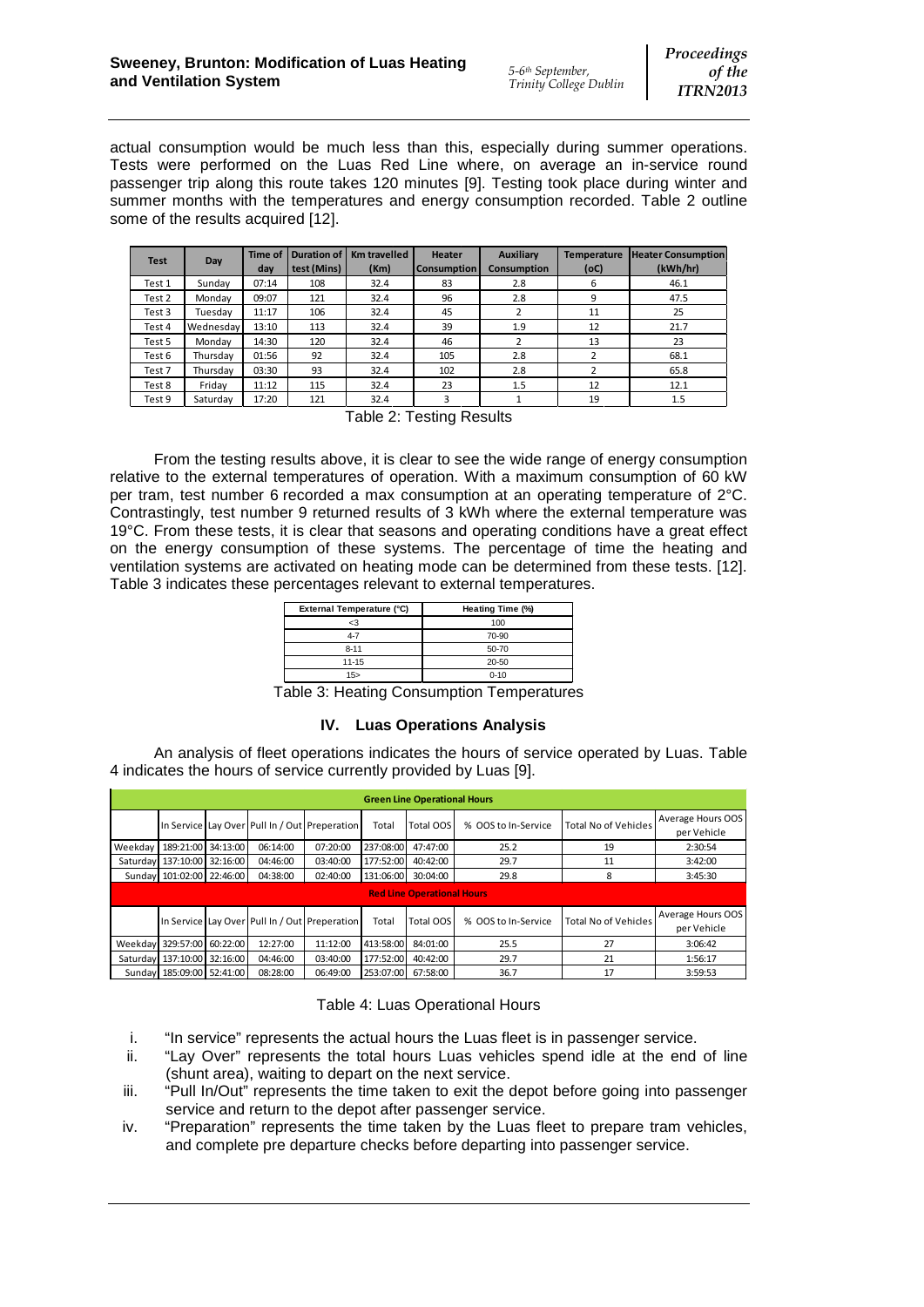*Proceedings of the ITRN2013 5-6th September, Trinity College Dublin*

On weekday operations over both lines, 25% of the time Luas trams are in operation is in fact not actual passenger service. As mentioned above, during this time tram vehicles are fully prepped and functional and as a result the heating and ventilation systems are automatically activated (consumption will be temperature depending). On Saturday and Sunday operations, this non-passenger service time increases to 30% on both lines.

# **V. Climate Analysis**

Ireland's maritime climate is influenced by the Atlantic Ocean and a Polar front that exists around the country during winter months. Winters are cool and generally windy and summer months are mostly mild. According to the Irish Met office, the number of days with an air temperature below 0 °C in Dublin is 10 per year and the average temperature is 10 °C. Table 6 indicates the month average temperatures for the Phoenix Park weather station, the closes weather station to the Luas Red Line [10].

| <b>Average Temperature for Previous 12 Months Dublin</b> |     |      |     |     |     |     |     |     |  |     |     |
|----------------------------------------------------------|-----|------|-----|-----|-----|-----|-----|-----|--|-----|-----|
| Aug                                                      | Sep | Oct  | Nov | Dec | Jan | Feb | Mar |     |  | Jun | Jul |
| 13.5                                                     | 14  | 11.0 | ,,, | 5.8 | 6.1 | 6.6 |     | o.o |  |     |     |

Table 5: Dublin Average Temperatures

## **VI. Proposed heating and ventilation system modification**

There are a number of potential modifications, which will result in reduction of energy consumption associated with the Luas heating and ventilation system. Because of the above mentioned results, the decision was taken to propose modifications that would automatically disable the system in periods of non-passenger operations. These modifications would result in vast energy savings, while not adversely affecting the operation of the heating and ventilation system while passengers are on board. Three modifications have been identified, these include;

- i. Disabling the heating and ventilation system while operating in periods of nonpassenger service (When in traction).
- ii. Disabling the heating and ventilation system while stable in the shunt.<br>iii. Reduce the set point temperature profile of the heating and ventilation
- Reduce the set point temperature profile of the heating and ventilation system.

Depending on external temperature conditions, the consumption of Luas heating and ventilation systems can differ greatly, from a minimum of 1 kWh to a maximum of 60 kWh. Table 6 details the energy consumption savings that could potentially be achieved across both Red and Green lines with the above mentioned modifications.

|              | <b>Total out of service</b><br>Consumtpion 2012 (kWh) | Saving (kWh) | Potential Total Potential saving Potential Total<br>(• (@0.12) | Saving $($ |             | Total out of service<br>Consumtpion 2012 (kWh) | <b>Potential Total</b><br>Saving (kWh)          | <b>Potential saving Potential Total</b><br>(•0.12) | Saving $(4)$ | <b>Potential Fleet</b><br>Saving |  |  |
|--------------|-------------------------------------------------------|--------------|----------------------------------------------------------------|------------|-------------|------------------------------------------------|-------------------------------------------------|----------------------------------------------------|--------------|----------------------------------|--|--|
|              | 106367                                                |              | €12.764                                                        |            |             | 59005                                          |                                                 | €7.081                                             |              |                                  |  |  |
|              | 99587                                                 |              | €11.950                                                        |            |             | 55639                                          |                                                 | €6.677                                             |              |                                  |  |  |
| Ë            | 78790                                                 | 910,126      |                                                                | €9.455     |             |                                                |                                                 | 44602                                              |              | $\bigoplus$ .352                 |  |  |
|              | 102468                                                |              | €12.296                                                        | €109,215   | 뿔<br>롦<br>빑 | 56942                                          |                                                 | €6.833                                             | €61,107      | €170.322                         |  |  |
| 읉            | 80555                                                 |              | €9.667                                                         |            |             | 44817                                          | \$.378<br>€5,167<br>509.227<br>€3.106<br>€3.146 |                                                    |              |                                  |  |  |
|              | 75869                                                 |              | €9,104                                                         |            |             | 43055                                          |                                                 |                                                    |              |                                  |  |  |
| <b>SVINT</b> | 46674                                                 |              | €5.601                                                         |            | ø           | 25886                                          |                                                 |                                                    |              |                                  |  |  |
|              | 47121                                                 |              | €5.655                                                         |            |             | 26219                                          |                                                 |                                                    |              |                                  |  |  |
|              | 43930                                                 |              | €5,272                                                         |            |             |                                                | 24855                                           |                                                    | €2.983       |                                  |  |  |
|              | 47121                                                 |              | €5.655                                                         |            |             | 26219                                          |                                                 | €3.146                                             |              |                                  |  |  |
|              | 77630                                                 |              | €9.316                                                         |            |             | 43270                                          |                                                 | \$.192                                             |              |                                  |  |  |
|              | 104014                                                |              | €12,482                                                        |            |             | 58718                                          |                                                 | €7,046                                             |              |                                  |  |  |

Table 6: Potential Energy Savings of Modification

Modifications to disable the heating and ventilation system have the potential to save in the region of 1,419,353 kWh per year. This is an average figure calculated over a twelve month period. Savings would realistically be greater in winter months and less during summer periods.

The first modification proposed deals with disabling the heating and ventilation system while operating in periods of non-passenger service, but where the tram is in traction. In order to disable the heating and ventilation system during these periods a number of options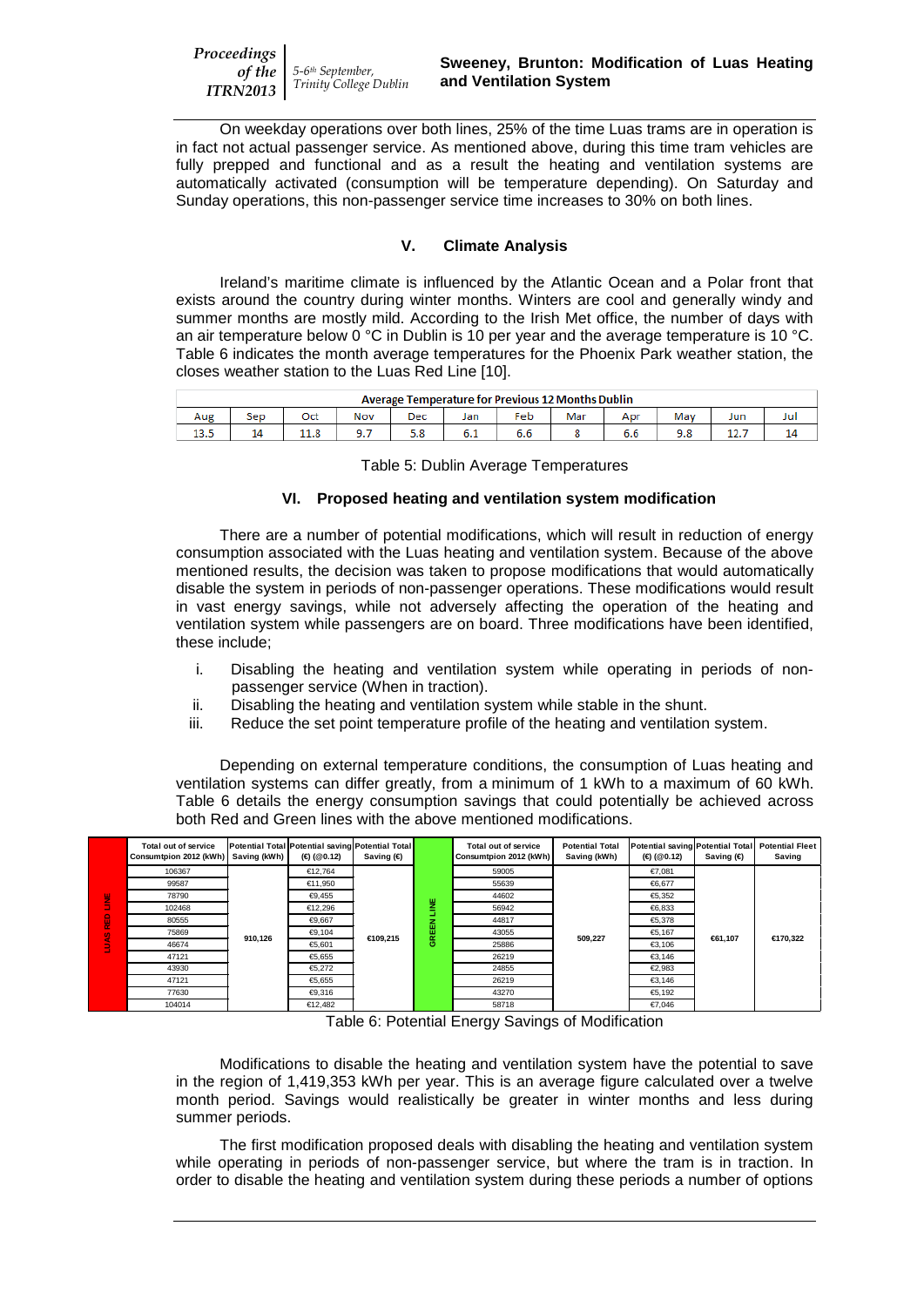were explored. The following modification has been identified as the most simplistic, resulting in the least invasion to Luas vehicles. The modification process is as follows;

Passenger service vehicles automatically display a set destination on the external display banner. This is achieved through the automatic vehicle location system (AVLS), which uses specific service files to determine what service a vehicle is operating and where its destination is. Using ground loops the AVLS can detect when a vehicle is at the designated stop to begin passenger service. Once this loop is detected by the AVLS the external display will automatically display the vehicles destination. Each destination display will have a unique coding within the specific service file. This coding can be used to determine when a vehicle enters passenger service. Each unique coding can be flagged within the service file. Once a flag is identified an input / output signal will be generated and sent to the vehicles on board computer system (OBCS). This connection and communication is already in place on Luas vehicles for other functions and therefore will only have to be modified to accommodate this new process. The OBCS will take this input/output signal once the vehicle enters service and the destinations are displayed, and by adding a new relay generate a low voltage electrical output. This output will then be hard wired to a new control unit. Within this new control unit will be an on/off switch. On command the switch will close sending power to the heating and ventilation system once in passenger service. The system will then work as originally designed. Once the tram finishes service the AVLS will automatically revert back to "not in service", the switch will then open cutting power to the system. This modification would result in no power being fed to the heating and ventilation system when the tram is not in passenger service. These times equate to 76 hours per week across both lines. Figure 4 describes the modification in schematic form.



Eoghan Sweeney 25/09/2012

#### Figure 4: Modification Schematic

To disabling the heating and ventilation system while stable in the shunt a second modification is required. The shunt is the area at the end of each line. Vehicles can spend anywhere from 2-10 minutes in the shunt waiting to depart on their next service as per the timetable. While vehicles are in the shunt, the tram is prepped (switched on) and effectively in service. As a result, the AVLS destination displays are activated and therefore, the above modification will not disable the heating and ventilation system during these periods. A second modification has been proposed for shunt periods. The modification process is as follows;

The automatic vehicle location system (AVLS) communicates with ground loops located around the Luas system. Once a vehicle passes over these loops the AVLS can locate the vehicle anywhere on the line based on loop identifications. Using this system, the destination each vehicle is about to enter is identified by the AVLS and the destination name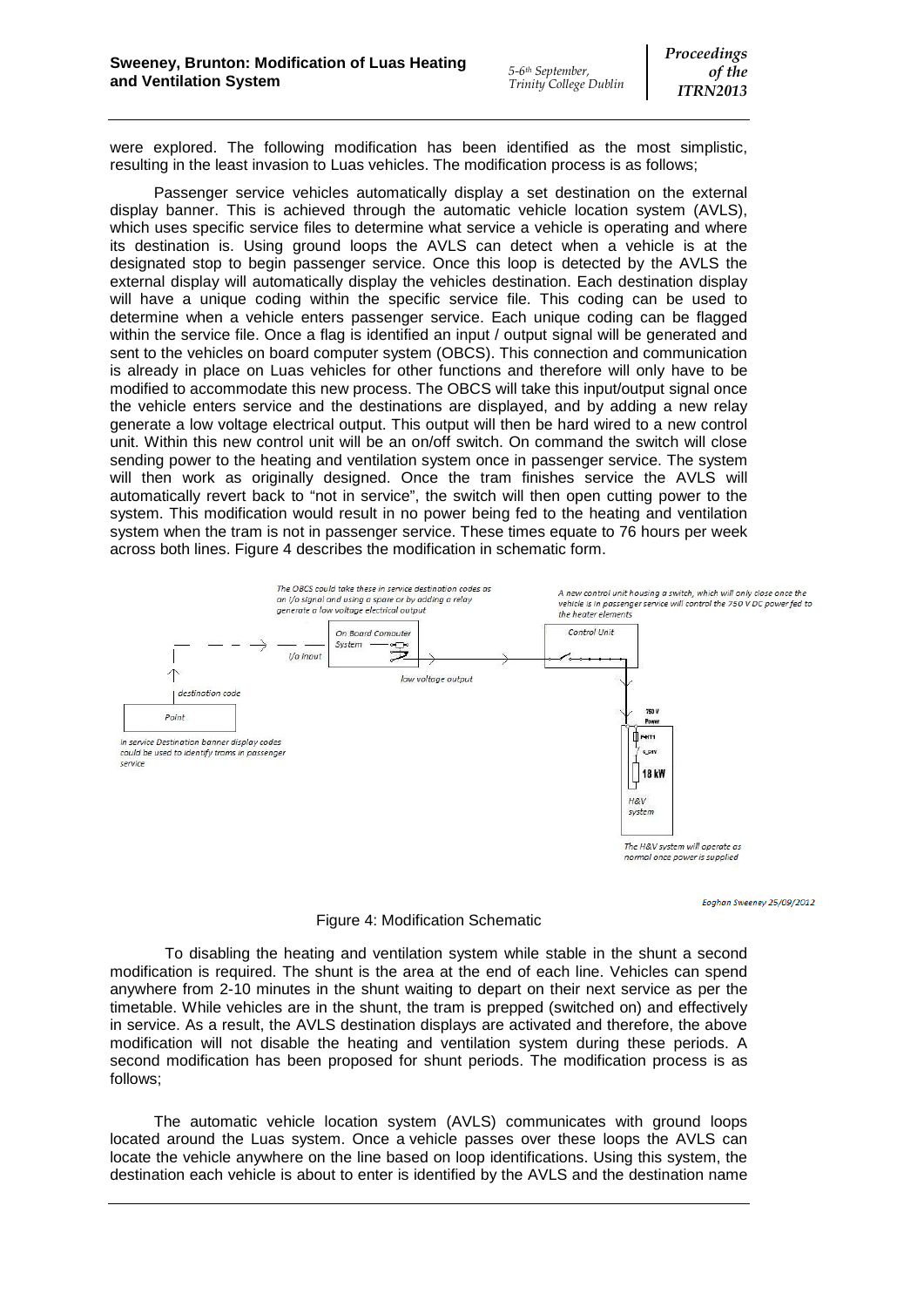*Proceedings of the ITRN2013 5-6th September, Trinity College Dublin*

is displayed on the internal passenger displays. Each destination display will have a unique coding within the service file. This coding can be used to determine when a vehicle enters the shunt locations. Each unique coding for all the six shunt locations can be flagged within the service file. Once the flag is identified an input/output signal will be generated and sent to the vehicles on board computer system (OBCS) similar to the above modification. This connection and communication is already in place on Luas vehicles and therefore will only have to be modified to accommodate this new process. The OBCS will take this input/output signal once the vehicle enters the shunt locations. By adding a new relay to the OBCS, a low voltage electrical output will be generated. This output will be hard wired to the new control unit as mentioned before. Within this new control unit will be a second switch, located after the first switch, in series. On command the switch will open cutting power to the heating and ventilation system. The system will now not be fed power while in the shunt locations. Once the vehicle leaves the shunt locations the AVLS, through ground loops will recognise the vehicle has left and the switch will close again, sending power back to the heating and ventilation system. This modification would result in no power being fed to the system while stable in the shunt areas awaiting the next departure. These periods equate to 451 hours per week across both lines. Figure 5 describes the modification in schematic form.



The H&V system will operate as normal once power is supplied

Eoghan Sweeney 25/09/2012

Figure 5: Modification Schematic

The original set point profile for the Luas heating and ventilation systems resulted in the system endeavoring to reach an internal temperature of at least 12 °C. From testing it has been found that during winter operations the heating and ventilation system fails to reach the set point as a result of poor insulation and regular door openings. As a consequence the system is in heating mode 100% of the time once the external temperature drops below  $-4$  °C. Therefore the set point profile is inefficient for Luas operations. In order to reduce the energy consumption associated with the system, the set point formula can be modified to reduce the period of time the system is activated and heating. The modification process is as follows;

The set point profile for Luas heating and ventilation system is determined by a fluid formula, which incorporates the external temperature. The formula is 20  $\rm{^{\circ}C}$  + 0.25 X (STN – 17ºC), where STN is the temperature of the air at the inlet. This produces a set point profile as displayed in figure 3 above. This formula is set within the control unit of the heating and ventilation system and can be simply modified by connecting into the control unit at source. By modifying this formula to **20 ºC + 0.25 x (STN – 50ºC)** a more realistic and efficient set point profile is achieved.The energy consumption associated with the system will be reduced, as the period of time the system is activated in full heating mode will be reduced. Note that the 3 functional settings to which the system operates will remain as designed and indicated in table 1 above. Prior to installation, it is difficult to quantify or estimate the saving such a modification will make. As Luas vehicles operate at different times of the day with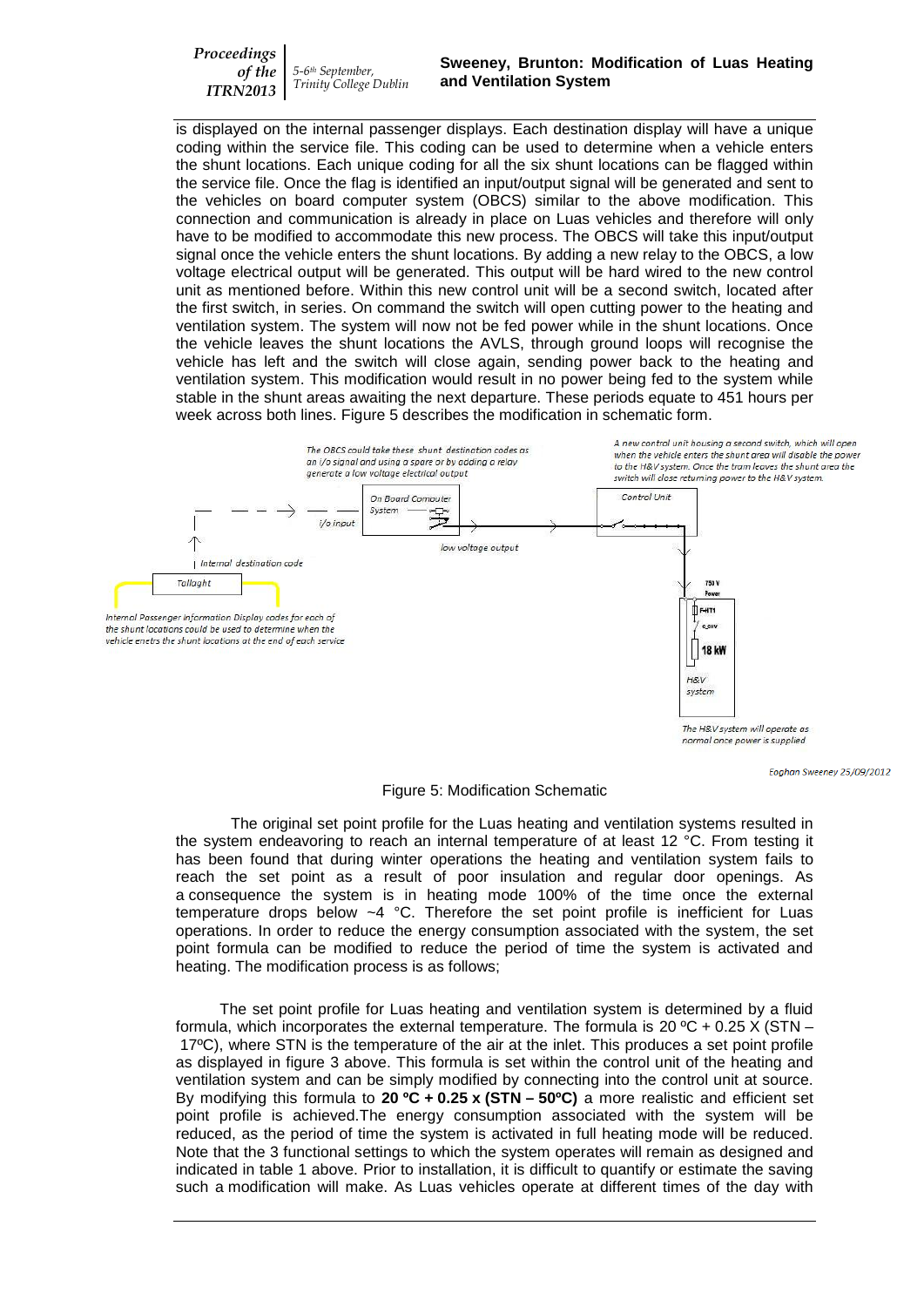different passenger loads and at variable temperatures the savings will differ from vehicle to vehicle and from day to day. However, this modification will almost certainly reduce the amount of time the system is on full heating mode, as the internal temperature will be achieved in a shorter time span. Exact energy consumption savings will only be known after the trial period has taken place.



Figure 6: Schematic of set point formula modification

# **VII. Conclusion**

Luas heating and ventilation systems can consume in excess of 60% of vehicle power during winter months, this is 4 times its designed power allowance. In some tests during this research, the consumption of the heating and ventilation system was in fact greater than that of traction motor power. Further analysis the system revealed the inefficient operation of the heating and ventilation system as installed. A conservative estimation found that some 1,419,353 kWh of energy could potentially be saved by modifying the system. To achieve this 3 modifications have been proposed, to disable the system while vehicles are not operating in passenger service and also to modify the set point formula resulting in a more efficient system. The next step in this research is to trial these modifications on a Luas tram. Energy consumption values will be recorded and analyzed for a period of at least six months, incorporating the winter seasons. Future papers will detail the trial period results and include a cost benefit analysis, and return on investment for the project.

## **References**

[1] G. Richter, Eco Tram Research Project: How much energy is used by the HVAC of a tram?, Vienna University of Technology, 2010.

[2] European Standard, BS EN 14750-1-2006, 2006.

[3] Railway Passenger Transport Statistics - Quarterly and Annual Data, October 2011.

[4] G. Haller, Thermal Comfort in Rail Vehicles, Rail Tec Arsenal, 2006.

[5] Luas Electrical Design Drawings and Documents, Courtesy of Transdev, Accessed 2012.

[6] Manufacturer's General Functional Specification, CITADIS 401, Alstom, Accessed 2008.

[7] O. Neu, Research on Energy Efficient Transport – The LUAS Case Study, UCD, 2011.

[8] Chow, W.K. and Yu, P.C.H., Simulation on Energy use for Mechanical Ventilation and Air-Conditioning (MVAC) Systems in Train Compartments, Elsevier, 2000.

[9] Luas Timetable Information, Courtesy of Transdev, 2012.

[10] Irish Met Office, [www.met.ie,](http://www.met.ie/) Accessed 2012.

[11] Constructor Detailed Functional Specification, Climatic Comfort System, Alstom, Accessed 2012.